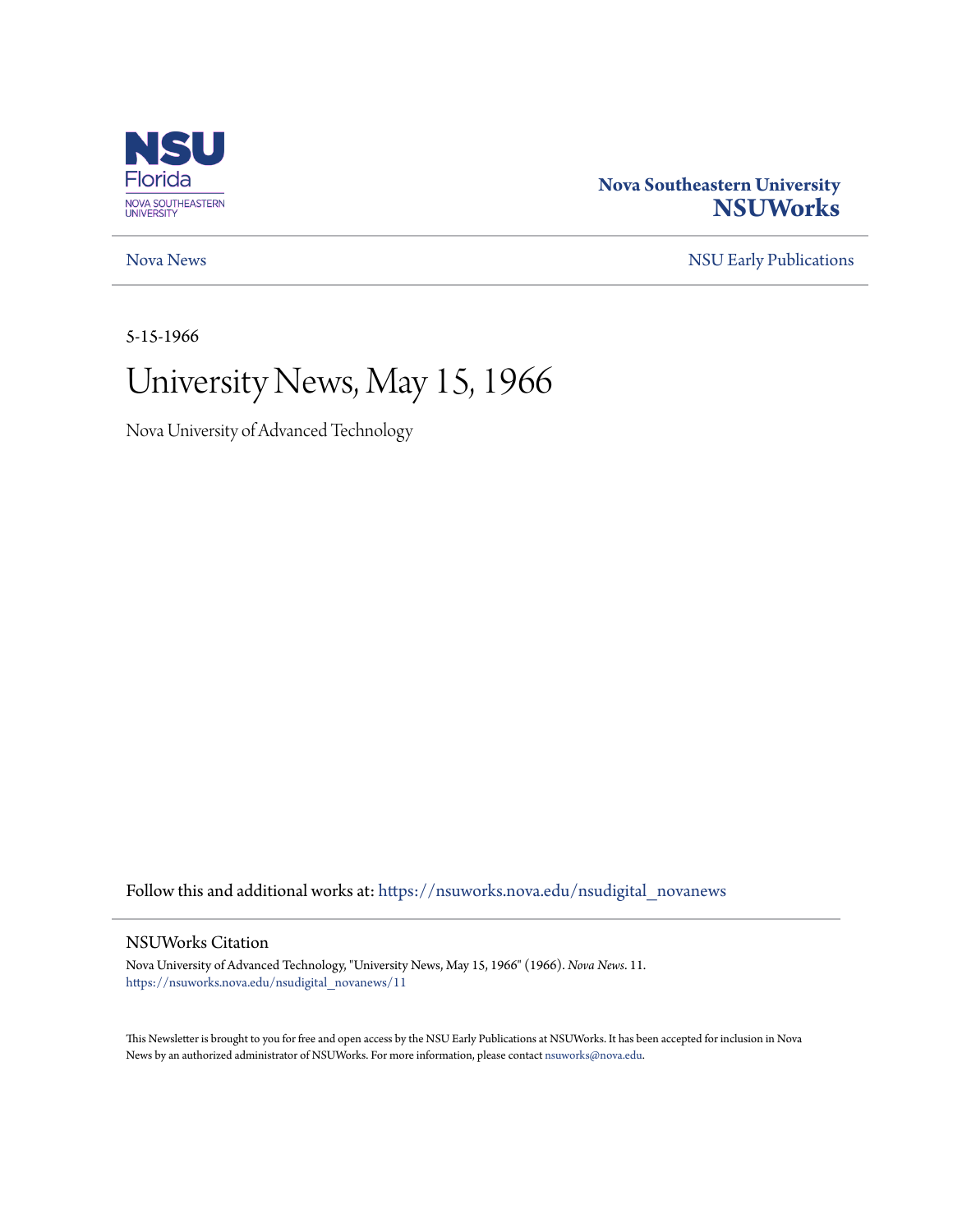# **UNIVERSITY news**



Published twice monthly by

## **NOVA UNIVERSITY of ADVANCED TECHNOLOGY**

Campus: South Florida Education Center in Broward County, Fla. Opening: September, 1967 Present Offices: 232 E. Las Olas Blvd., Fort Lauderdale, Fla. Physical Science Center: 424 to 442 E. Las Olas Blvd. Phone 525·6771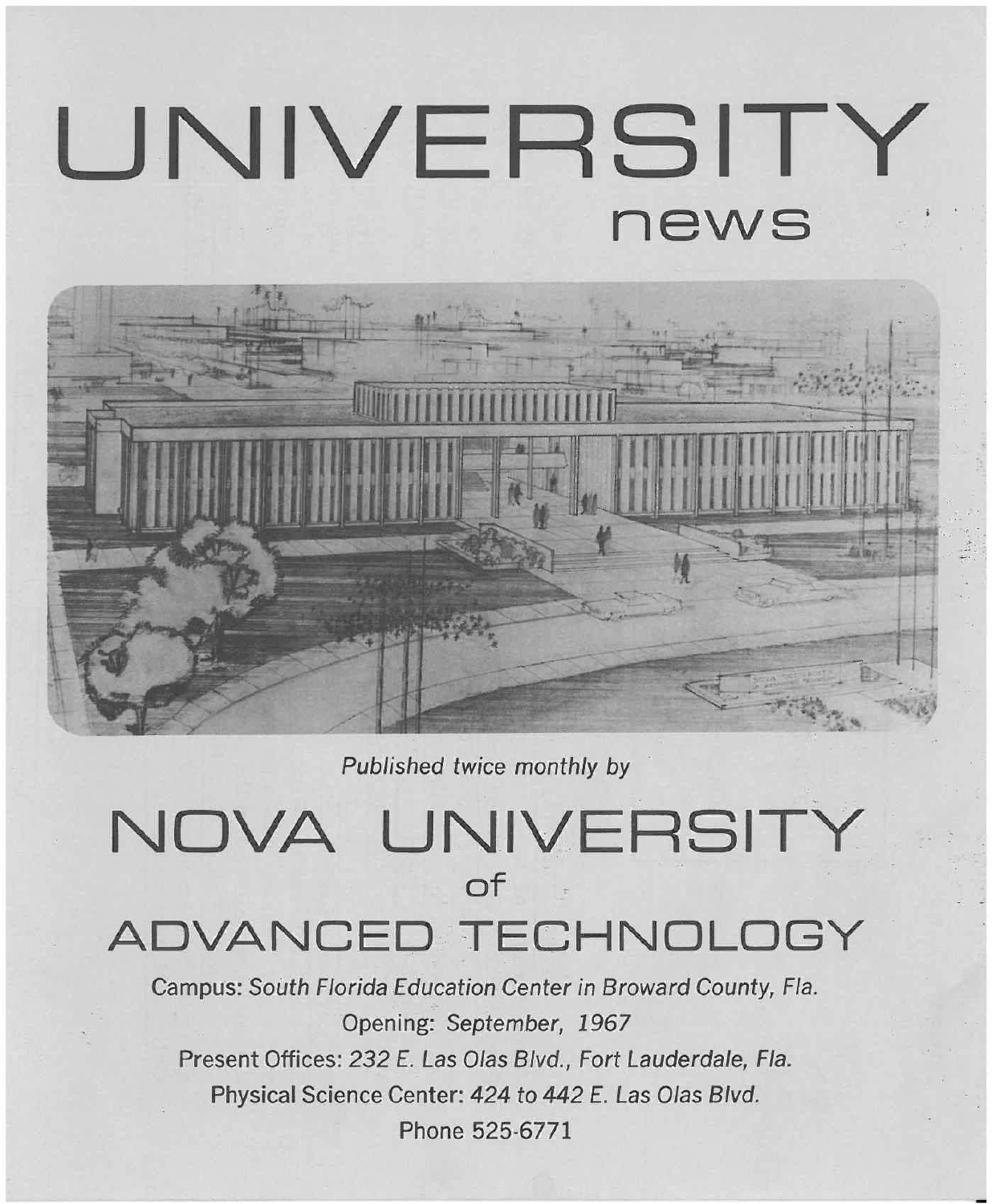University News May 15, 1966



On the campus west of Nova High School at 11 a.m. All friends and supporters of the University are invited to attend.

This will be one of the most significant University activities of the year **--** the turning of the first spadeful of earth for the construction of the Louis *Vl.*  Parker Physical Sciences Center,

\* \* \* \*

Mr. Parker, the Fort Lauderdale inventor and manufacturer who has made this building possible with his gift of \$1 million, will be the guest of honor, along with Mr. Edwin M. Rosenthal, the Hollywood philanthropist who has given \$300,000 for the building of the Student Activities Center.

Principal speaker will be a leading American industrialist, Mr. Thomas F. Morrow, vice president of the Chrysler Corporation in charge of its Defense-Space and Diversified Products Group. Since this group embraces missile operation, our speaker was a particularly good choice for this event in the history of a university oriented to the physical sciences.

Mr. Frank C. Adler, chairman of the Broward County Commission, also will be a speaker. The Nova High School Band and the Chorus of the Junior College of Broward County will participate.

\* \* \* \*

A special event of the ceremony will be the sinking of a time capsule to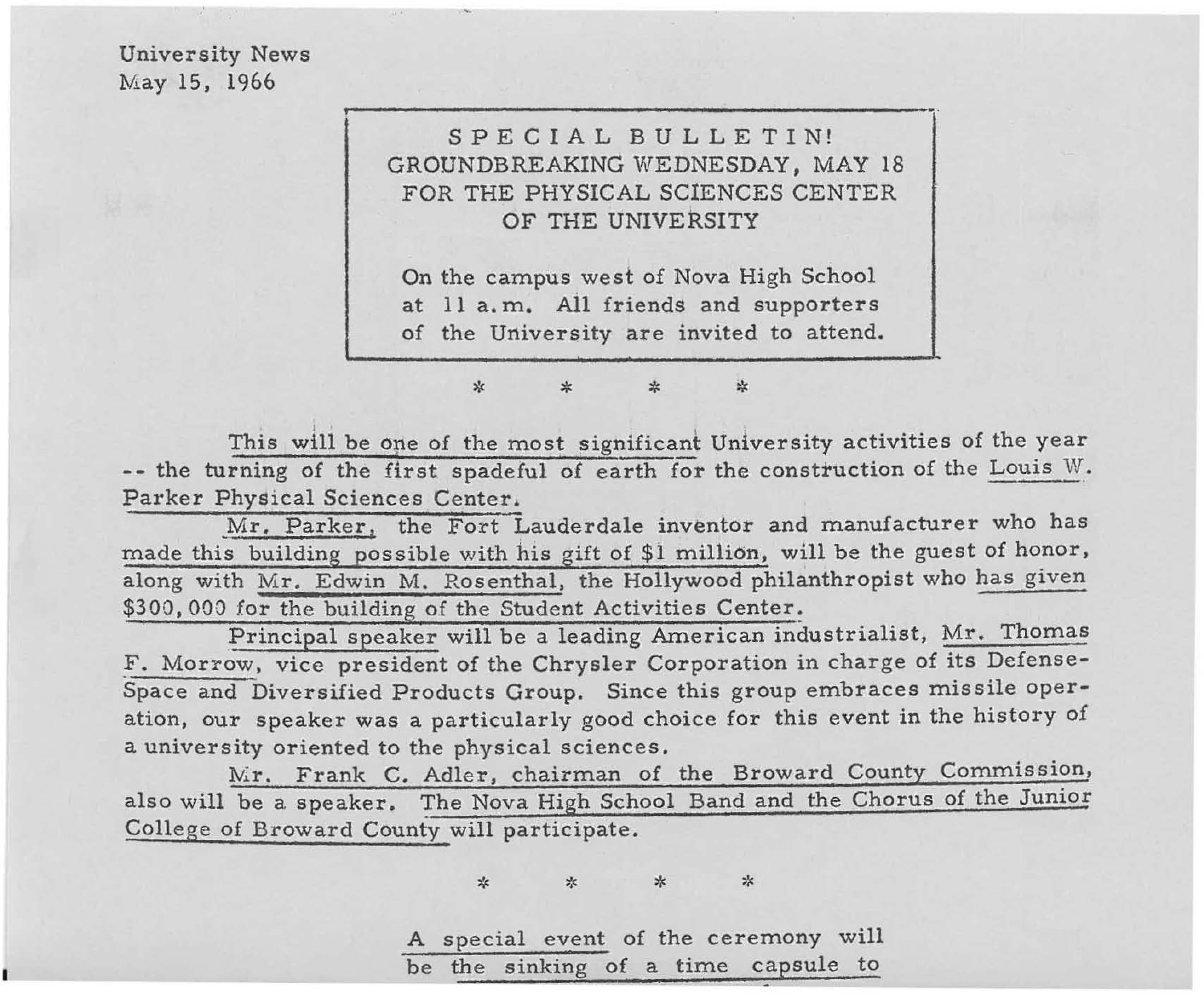$\mathbf{w}$  *v*  $\mathbf{v}$   $\mathbf{v}$   $\mathbf{v}$   $\mathbf{v}$   $\mathbf{w}$   $\mathbf{v}$   $\mathbf{v}$   $\mathbf{v}$   $\mathbf{v}$   $\mathbf{v}$   $\mathbf{v}$   $\mathbf{v}$   $\mathbf{v}$   $\mathbf{v}$   $\mathbf{v}$   $\mathbf{v}$   $\mathbf{v}$   $\mathbf{v}$   $\mathbf{v}$   $\mathbf{v}$   $\mathbf{v}$   $\mathbf{v}$   $\mathbf{v}$   $\$ 'To be placed in the capsule, a glass container especially fabricated for this occasion by the Corning Glass Works, Corning, N. Y., are local newspapers, photographs showing the full length of the coastline of this county, a science publication and various documents and articles symbolic of this era. BE PRESENT AND BRING YOUR FRIENDS.

The Nova University Association, the countywide organization of friends and supporters organized last winter, has elected its first officers. We are pleased to welcome to these positions Dick Doty, WTVJ newscaster, as president; Tom Evans, Deerfield Beach banker, first vice president; Joe Packo, Fort Lauderdale business executive, second vice president, and Mrs. Jeanette Maracic, executive secretary of the Hallandale Chamber of Commerce, secretary.

\* :« \* \*

The officers are conferring informally and the date of the next meeting soon will be announced, along with plans for the formation of committees, a schedule of activities and the acceptance of new members.

All who now belong to the association are Charter Members. . .

\* \* :« \*

Dr. Warren J. Winstead, the University president, has announced the appointment of another faculty member. Dr. Pearn Peter Niiler, now at Harvard University, will become an assistant professor of mathematics, beginning Sept. 1.

Dr. Niiler holds a Bachelor's degree in engineering mechanics from Lehigh University in Pennsylvania, and earned his Ph. D. in applied mathematics at Brown University. During 1960-61 he was a Fulbright Scholar at Cambridge University in England, and he has performed research work in oceanography at the famous Woods Hole Oceanographic Institution in Massachusetts. . .